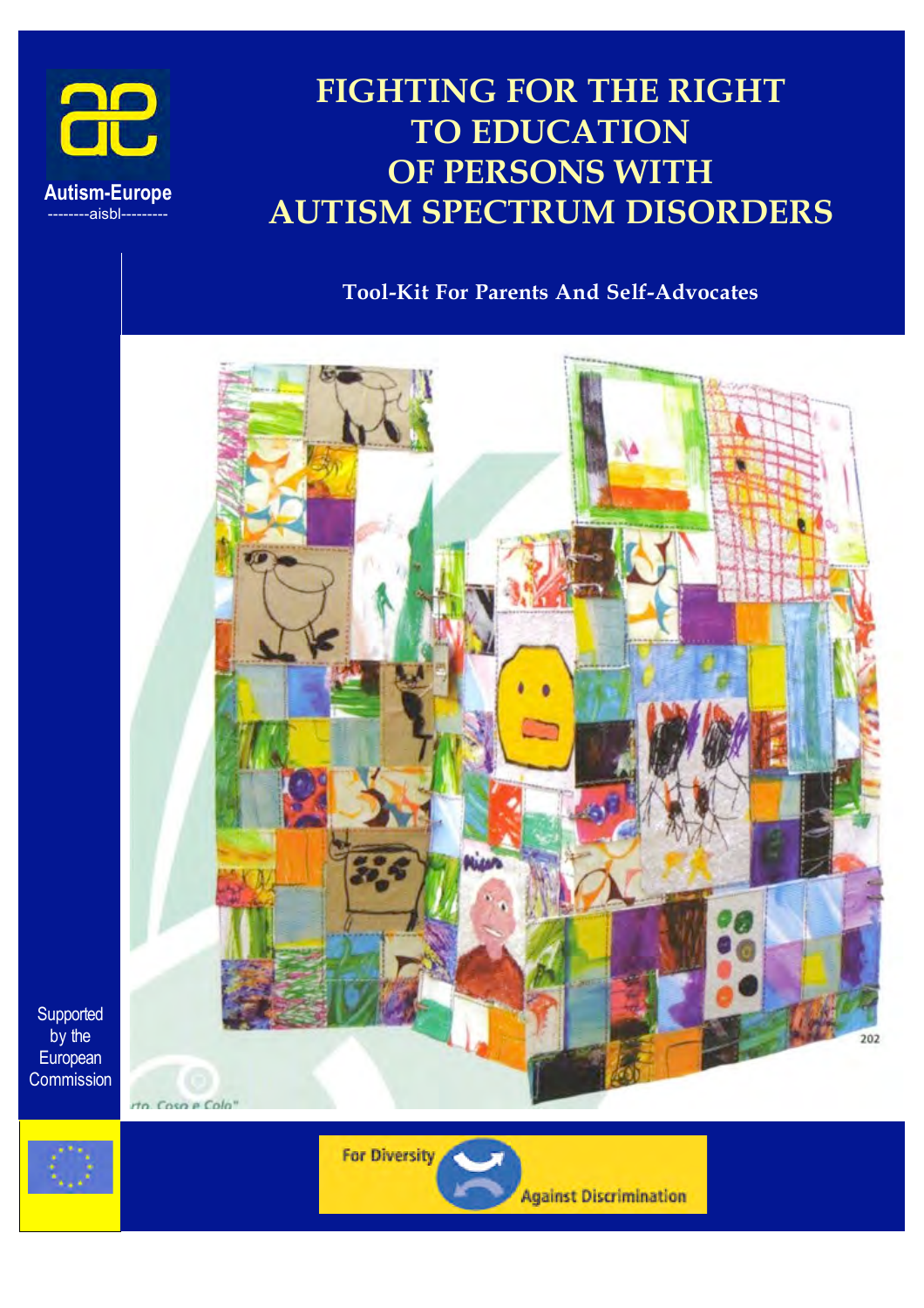**Autisme-Europe** 



**Autism-Europe** 

# **AISBL**

Rue Montoyer 39, 1000 – Bruxelles, Belgique http://www.autismeurope.org e-mail: secretariat@autismeurope.org T. +32 2 6757505 F. +32 2 6757270

# *Autism Europe AISBL*

*is a European network regrouping nearly 80 associations of parents of persons with autism in 30 countries. Its principal objective is to promote and defend the rights of people with autism and their families and to improve their quality of life. Autism-Europe is a founding member of and strictly collaborates with the European Disability Forum (EDF), with the Platform of European Social NGOs and the European Coalition for Community Living (ECCL)*



This document includes the easy-to-read version and is also available in PDF format on the Autism-Europe web site

*http://www.autismeurope.org*



*This document has been produced with the support of the European Commission.* The contents do not necessarily reflect its position or views*.*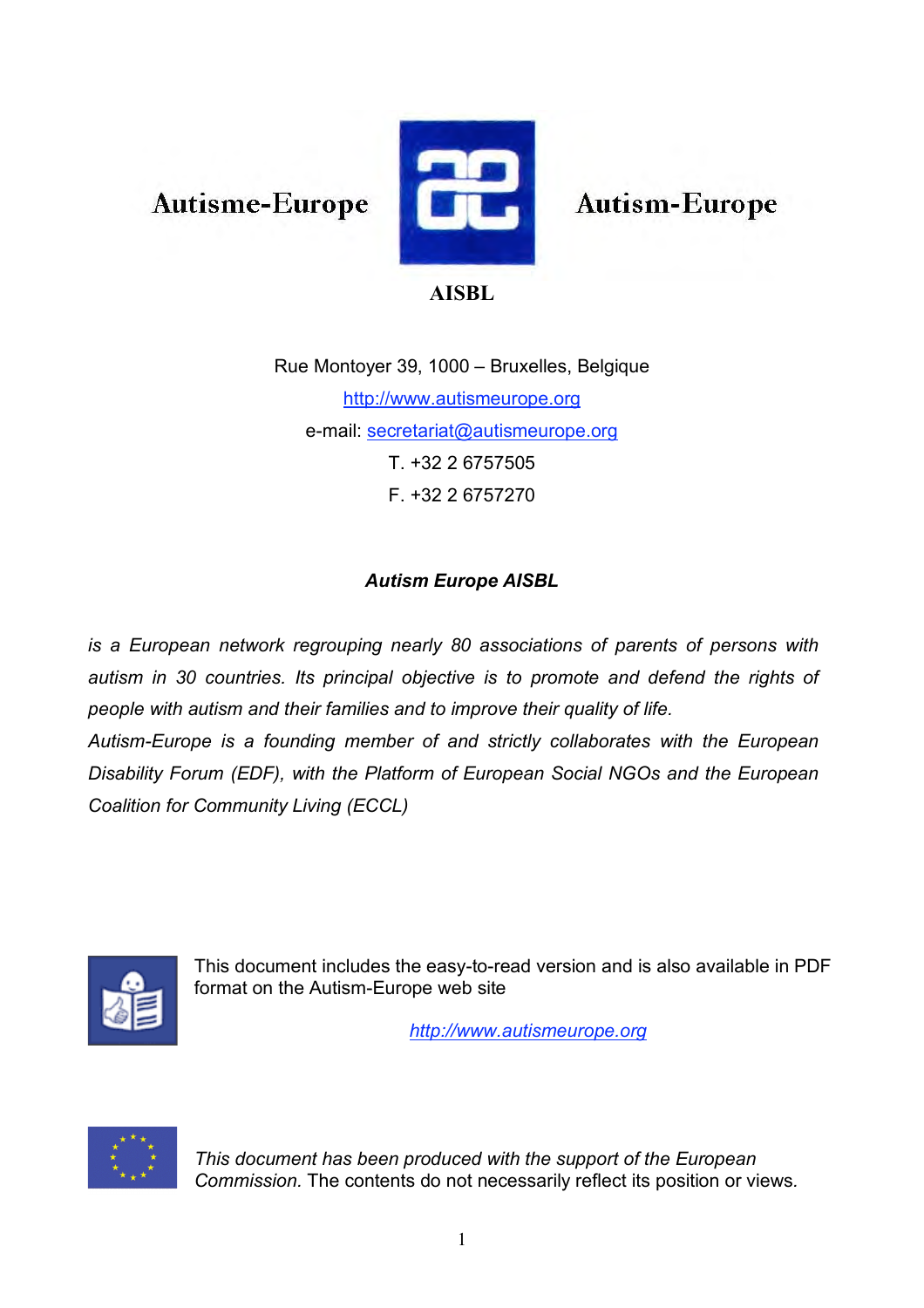# *FIGHTING FOR THE RIGHT TO EDUCATION OF PERSONS WITH AUTISM SPECTRUM DISORDERS (ASD)*

# **TOOL-KIT FOR PARENTS AND SELF-ADVOCATES**

# **TABLE OF CONTENTS**

| 3. IMPLEMENTING DISABILITY POLICIES IN THE FIELD OF EDUCATION 7 |
|-----------------------------------------------------------------|
|                                                                 |
|                                                                 |
|                                                                 |
|                                                                 |
| 4. IMPLEMENTING THE RIGHT TO EDUCATION FOR PERSONS WITH ASD 9   |
|                                                                 |
|                                                                 |
|                                                                 |
|                                                                 |
|                                                                 |
|                                                                 |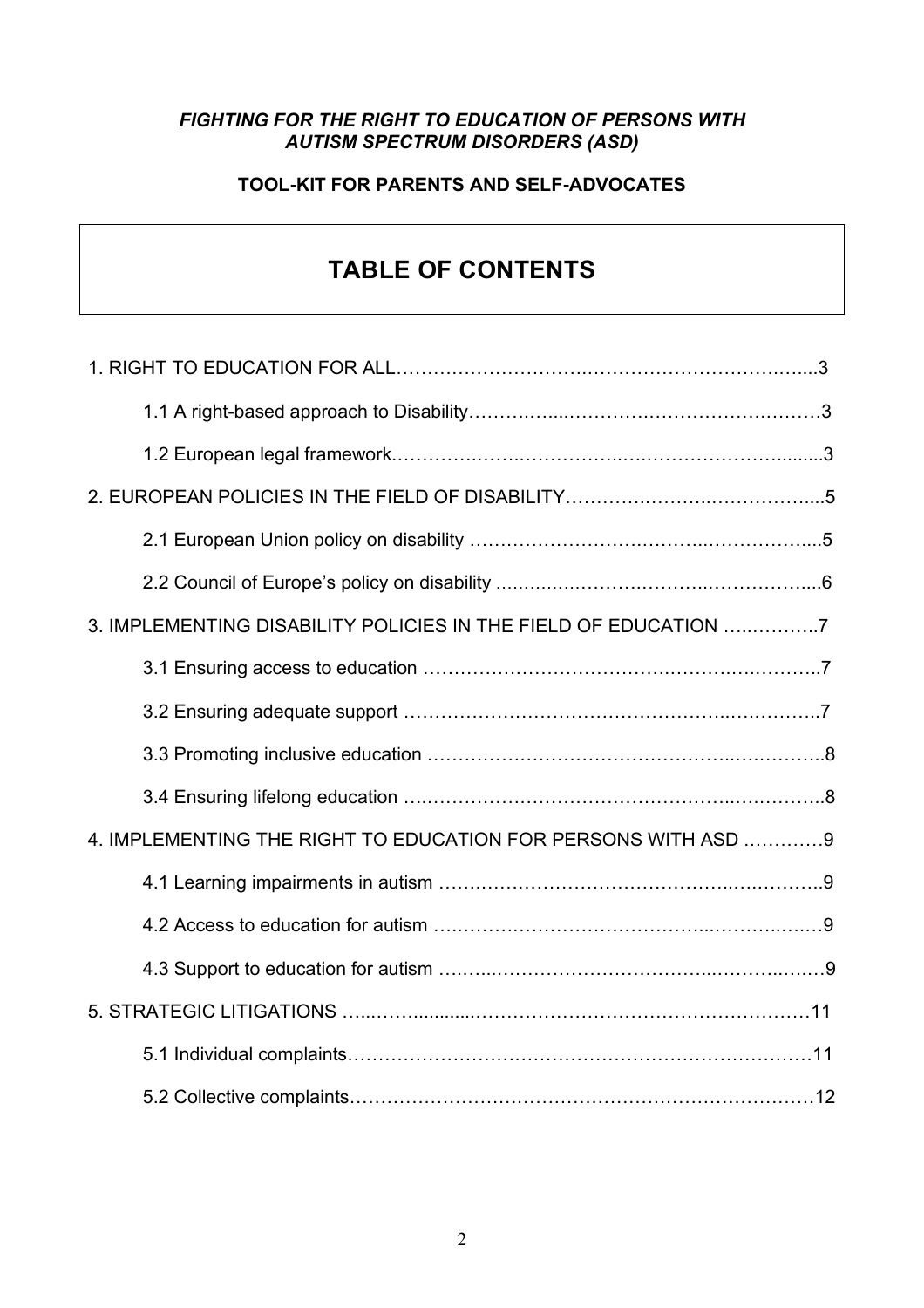# *FIGHTING FOR THE RIGHT TO EDUCATION OF PERSONS WITH AUTISM SPECTRUM DISORDERS (ASD)*

# **TOOL-KIT FOR PARENTS AND SELF-ADVOCATES**

# **1. RIGHT TO EDUCATION FOR ALL**

## *1.1 A rights-based approach to disability*

**Persons with disabilities do not want pity. They want rights.** The rights-based approach to disability promotes a shift of values away from a medical approach to disability towards a social approach. This approach sees persons with disabilities as subjects with rights, not as objects of assistance. Rules and regulations and provisions are established in order to secure human and fundamental rights and to meet individual needs. According to this approach and to the international legal framework, access to an adapted education programme cannot be denied to any pupil on the grounds of disability.



 $\overline{a}$ 

# *1.2 European legal framework*

**Persons with disability are different from other persons. This must be taken into account.**

Article 14 of the European Convention on Human Rights<sup>1</sup> states that the principle of equality means treating equals equally and providing different adapted measures for people in a different situation. In particular, $<sup>2</sup>$ </sup> "the right not to be discriminated against in the enjoyment of the rights guaranteed under the Convention is also violated when States without an objective and reasonable justification fail to treat differently persons whose situations are significantly different." In other words, human difference in a democratic society should be viewed positively and should be responded to with discernment in order to ensure real and effective equality.

*European Convention on Human Rights Article 14*

*<sup>1</sup> The European Convention on Human Rights: was adopted in 1950 and contains a number of* fundamental rights and freedoms of a political nature such as the right to life, prohibition of torture, right to liberty and security, right to a fair trial, the right to respect for private and family life, freedom of thought, *conscience and religion, freedom of expression, and the prohibition of discrimination.*

*<sup>2</sup> Thlimmenos case [Thlimmenos c. Grèce [GC], n o 34369/97, CEDH 2000-IV, § 44)*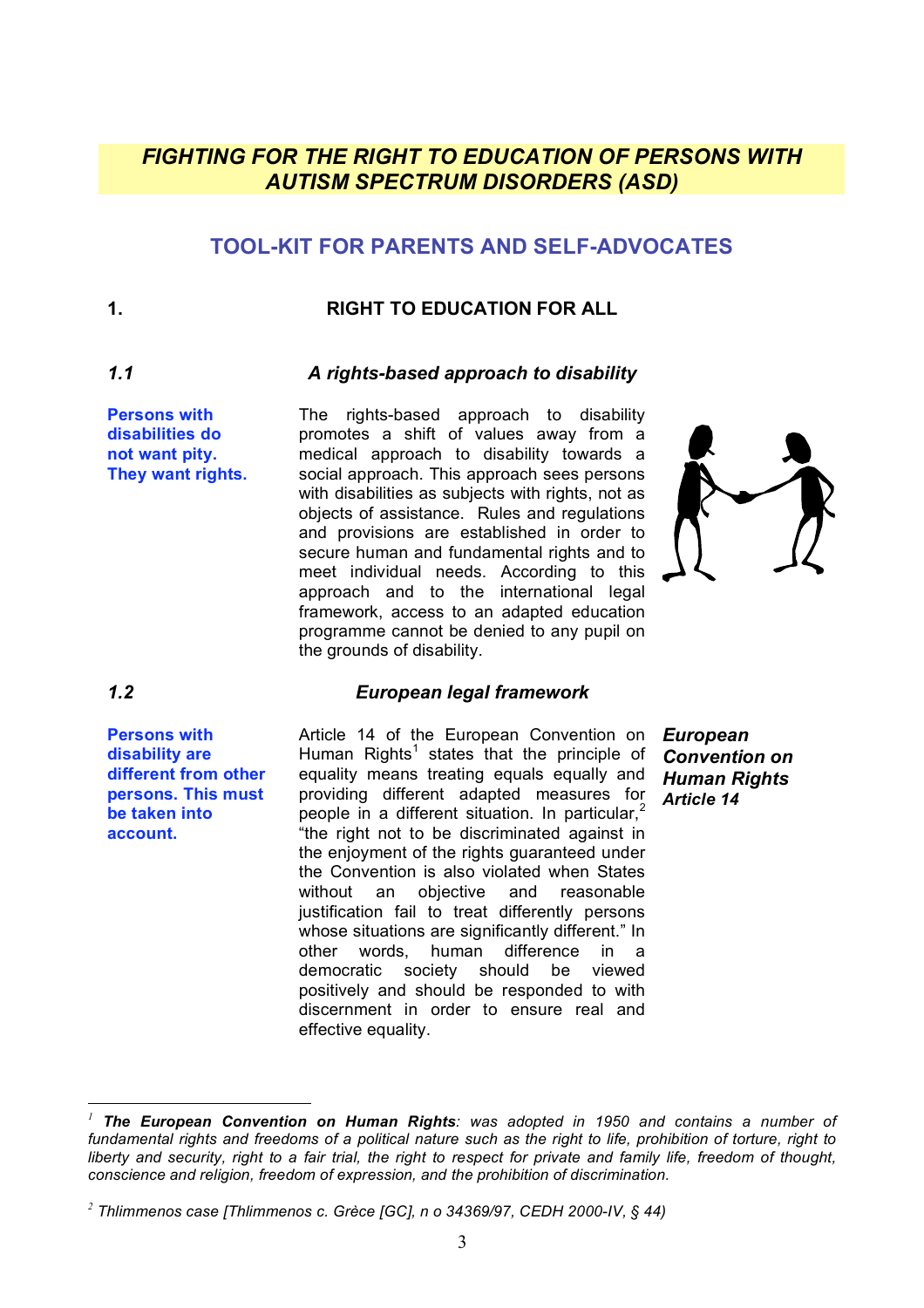| <b>Persons with</b><br>disabilities have the<br>right to live, study<br>and work with other<br>people.                                  | Article 15 of the Revised Social Charter <sup>3</sup><br>states the right to independence, social<br>integration and participation in the life of the<br>community. To this end, States which have<br>signed up to and ratified the Charter) have an<br>obligation:<br>1. to take the necessary measures to provide<br>persons with disabilities with guidance,<br>education and vocational training in the<br>framework of general schemes wherever<br>possible or, where this is not possible,<br>through specialised bodies, public or private;<br>2. to promote their full social integration and<br>participation in the life of the community in<br>particular through measures,<br>It should be noted that Article 15 applies to all<br>persons with disabilities regardless of the<br>nature and origin of their disability and<br>irrespective of their age. It thus clearly covers<br>both children and adults. | <b>Revised Social</b><br><b>Charter (1996)</b><br><b>Article 15</b> |
|-----------------------------------------------------------------------------------------------------------------------------------------|---------------------------------------------------------------------------------------------------------------------------------------------------------------------------------------------------------------------------------------------------------------------------------------------------------------------------------------------------------------------------------------------------------------------------------------------------------------------------------------------------------------------------------------------------------------------------------------------------------------------------------------------------------------------------------------------------------------------------------------------------------------------------------------------------------------------------------------------------------------------------------------------------------------------------|---------------------------------------------------------------------|
| <b>Services must</b><br>provide education<br>to persons with<br>disabilities.                                                           | Article 17 is predicated on the need to ensure<br>that children and young persons grow up in<br>an environment which encourages the "full<br>development of their personality and of their<br>physical<br>mental<br>capacities".<br>and<br>This<br>approach is just as important for children with<br>disabilities as it is for others and arguably<br>more in circumstances where the effects of<br>ineffective or untimely intervention are ever<br>likely to be undone. Article17§1, in particular,<br>requires the establishment and maintenance<br>of sufficient and adequate facilities and<br>services for the purpose of education.                                                                                                                                                                                                                                                                               | <b>Revised Social</b><br><b>Charter (1996)</b><br><b>Article 17</b> |
| <b>Discrimination</b><br>means treating<br>someone badly.<br><b>Discrimination</b><br>of persons with<br>disabilities is<br>prohibited. | Article E of the Revised Charter establishes<br>principle<br>of non-discrimination<br>with<br>the<br>respect to the achievement of the various<br>substantive rights contained therein. Although<br>disability is not explicitly listed as a prohibited<br>ground of discrimination under Article E, it is<br>adequately covered by the reference to "other<br>status".                                                                                                                                                                                                                                                                                                                                                                                                                                                                                                                                                   | <b>Revised Social</b><br><b>Charter (1996)</b><br><b>Article E</b>  |

**2. EUROPEAN POLICIES IN THE FIELD OF DISABILITY**

*<sup>3</sup> The European Social Charter: was adopted in 1961 and guarantees a number of economic and social rights including employment related rights, the right to education, the right to social security and health related rights. The ESC was revised in 1996 to introduce new rights such as the right to protection against poverty and social exclusion, the right to housing and the right to protection in cases where employment is terminated. Additionally, the revised ESC amended certain rights and improved the protection for disabled people (see further below).*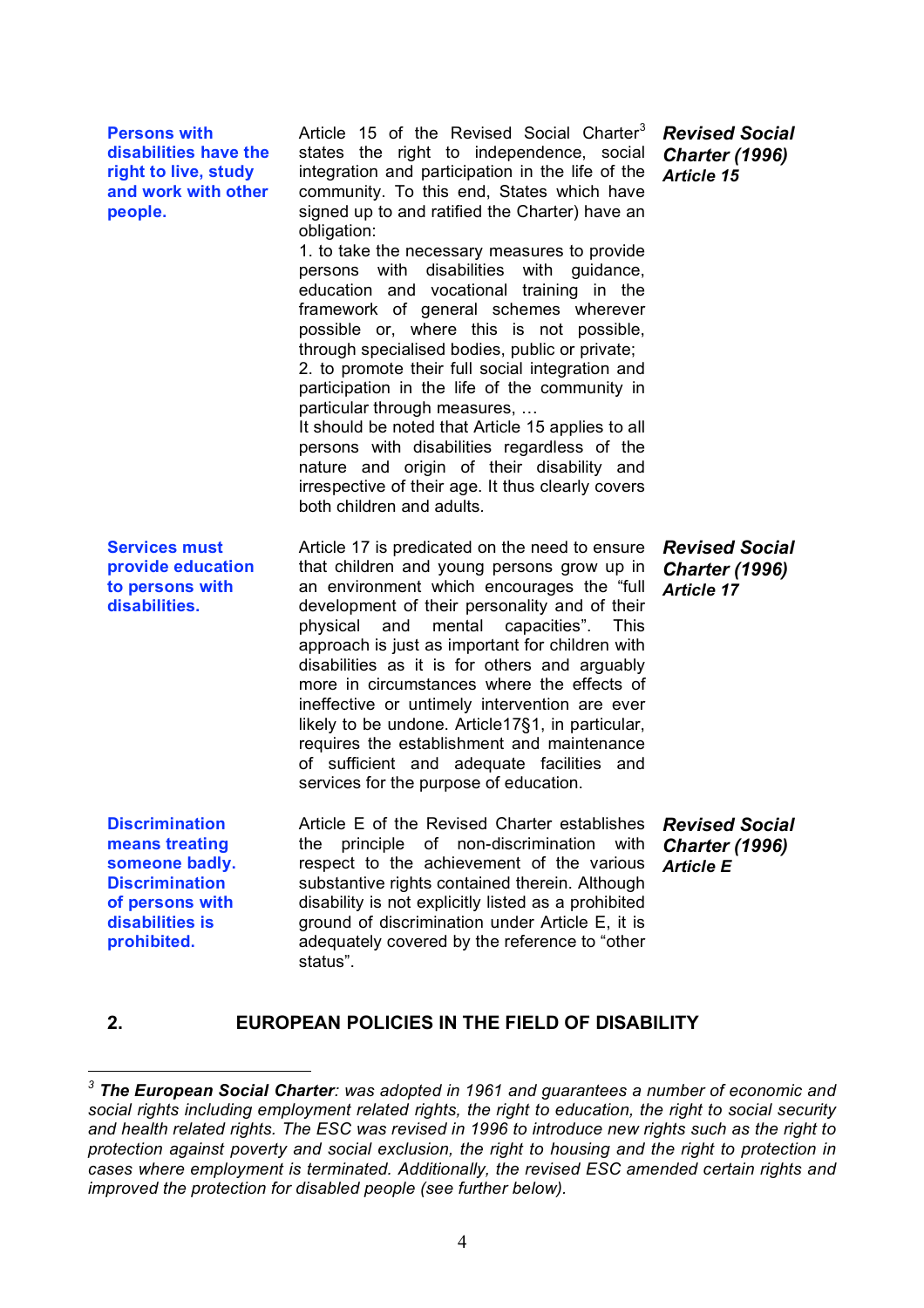**States must help people with disabilities. The European institutions tell States how to do this.**

Disability policies are essentially the responsibility of member States. Nevertheless, although the policy instruments of the European Institutions are not binding on member States, European policies impact the situation of people with disabilities at national level because they are taken into account by the Member States as guide–lines in developing national disability policies.



# *2.1 European Union policy on disability*

European Union<sup>4</sup> strategy on disability, which aims to enable disabled people to enjoy their right to dignity, equal treatment, independent living and

Equality of opportunity is the objective of the *European Union*

**The European Union says that disabled people must be treated like other people**

# *2.1.1 European Union policy instruments*

participation in society.

**The European Union tells States how people with disabilities must be treated**

The EU Disability Action Plan (DAP), established by the European Commission<sup>5</sup> to mainstream disability issues into relevant Community policies and develop concrete actions in crucial areas to enhance the integration of people with disabilities, provides a framework to develop the EU disability strategy. The DAP identifies operational objectives and actions, focusing on the active inclusion of people with disabilities and on mainstreaming disability issues in relevant Community policies. Incorporating disability issues into the lifelong learning concept and processes is one of the priority actions of the EU Disability Action Plan 2006-2007.

*European Commission Disability Action Plan*

*2.2 Council of Europe's policy on disability*

*<sup>5</sup> The Commission is the executive and the main administrative body of the EU. The Commission is headed by 25 Commissioners, each nominated by a Member State. The Commission has two main tasks:*

- *to propose legislation and policy. The Commission is the only institution which can propose new legislation. It is then up to the Council and the Parliament to adopt, amend or reject that legislation.*
- *to monitor compliance with the law by Member States. The Commission has the task of ensuring that Member States comply with EU law. If the States do not do this, the Commission can take them to the European Court of Justice.*

 <sup>4</sup> *In 1957 six Western European countries established an international organisation to promote economic cooperation. This organisation was originally called the European Economic Community (EEC). Over the years the EEC evolved and obtained greater powers. It also changed its name, becoming firstly the European Community (EC), and now the European Union (EU). Today the EU is not only concerned with economic matters, but also with social policy and human rights. In addition the EU has significantly expanded its membership, being made up of 25 Member States as of 1 May 2004. Further expansion eastwards is to be expected.*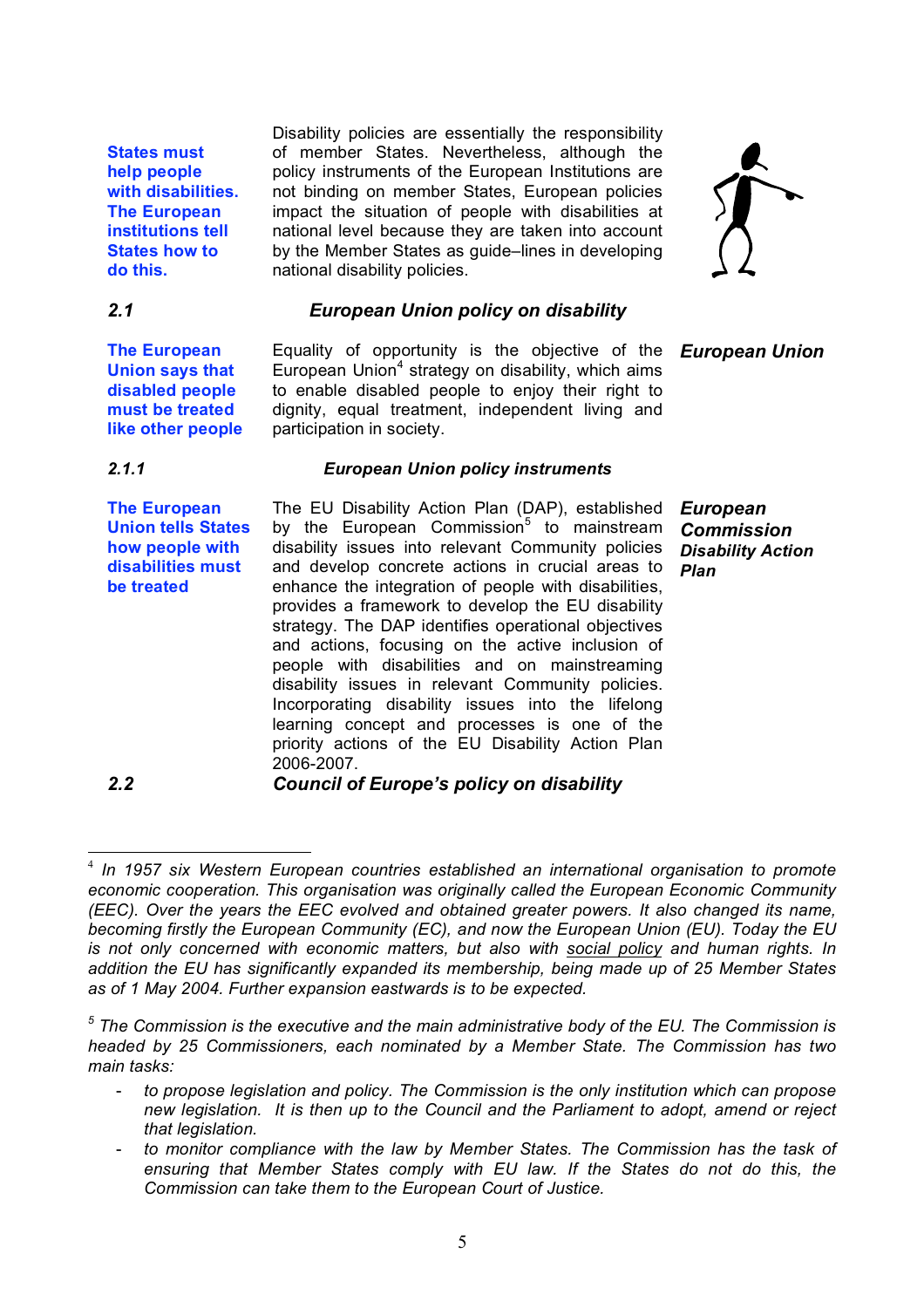**The Council of Europe says that the rights of persons with disabilities must be respected.**

The Council of Europe<sup>6</sup> has adopted a number of **Council of** initiatives aimed at securing and strengthening the position of persons with disabilities in society as well as fighting discrimination against persons with disabilities. To this end, the Committee of Ministers<sup>7</sup> has adopted a number of resolutions and recommendations with the aim of establishing policies directed towards persons with disabilities. In 1992, for example, the Committee of Ministers adopted Recommendation no. R(92)6 on a coherent policy for people with disabilities.

## *2.2.1 Council of Europe policy instruments*

**The Council of Europe says that people with disabilities must live among other people**

The Council of Europe Action Plan 2006-2015 establishes the policy agenda of the Council of Europe to promote the rights and full participation of people with disabilities in society (Recommendation Rec(2006)5) under the authority of the Directorate General of Social Cohesion.

**The Council of Europe says that pupils with Autism need special help in their education**

The Report of the CoE's Committee of Experts on Education and Integration of Children with Autism<sup>8</sup> recognises that pupils with Autism Spectrum Disorders need a very specific educational approach and strategies and has issued recommendations to the State Parties aimed at implementing their rights in the field of education.

*European Directorate General of Social Cohesion*

*Committee of Experts on Education and Integration of Children with ASD*

# **3. IMPLEMENTING DISABILITY POLICIES IN THE FIELD OF EDUCATION**

*<sup>7</sup> The Committee of Ministers is the CoE's decision-making body and is made up of the Ministers of Foreign Affairs of all the Member States. The Committee's main tasks are the encouragement of political dialogue, the conclusion of new conventions/treaties and agreements, and the supervision of Member States' compliance with their treaty obligations. The Committee may make recommendations to Member States.*

*Europe*

<sup>6</sup> *The Council of Europe (CoE) is <sup>a</sup> regional political organisation established in 1949 by <sup>a</sup> number of West European countries with the aim of "safeguarding and realising the ideals and principles which are their common heritage and facilitating their economic and social progress." Among these ideals and principles is the maintenance and further realisation of human rights and fundamental freedoms (Article 2 Statute of the Council of Europe). Since its beginning, the CoE has enlarged its membership so that currently 45 countries are now a part of the organisation. The CoE should not be confused with the European Union (or one of the European Union's institutions, the European Council), while in some respects the activities of the European Union and the CoE overlap and converge (for example on the area of human rights). Nevertheless, the CoE's core activities are centred around the protection of human rights, the promotion of democracy and the rule of law, and the strengthening of social cohesion and cultural diversity.*

*<sup>8</sup> The CoE's Committee of Experts on the Education and Integration of Children with Autism consisted of delegates from member and observer States. Its aim was to produce recommendations for a realistic policy of education and inclusion for children with ASD, to promote a comprehensive approach and to specify which parties are involved in providing care and their respective roles.*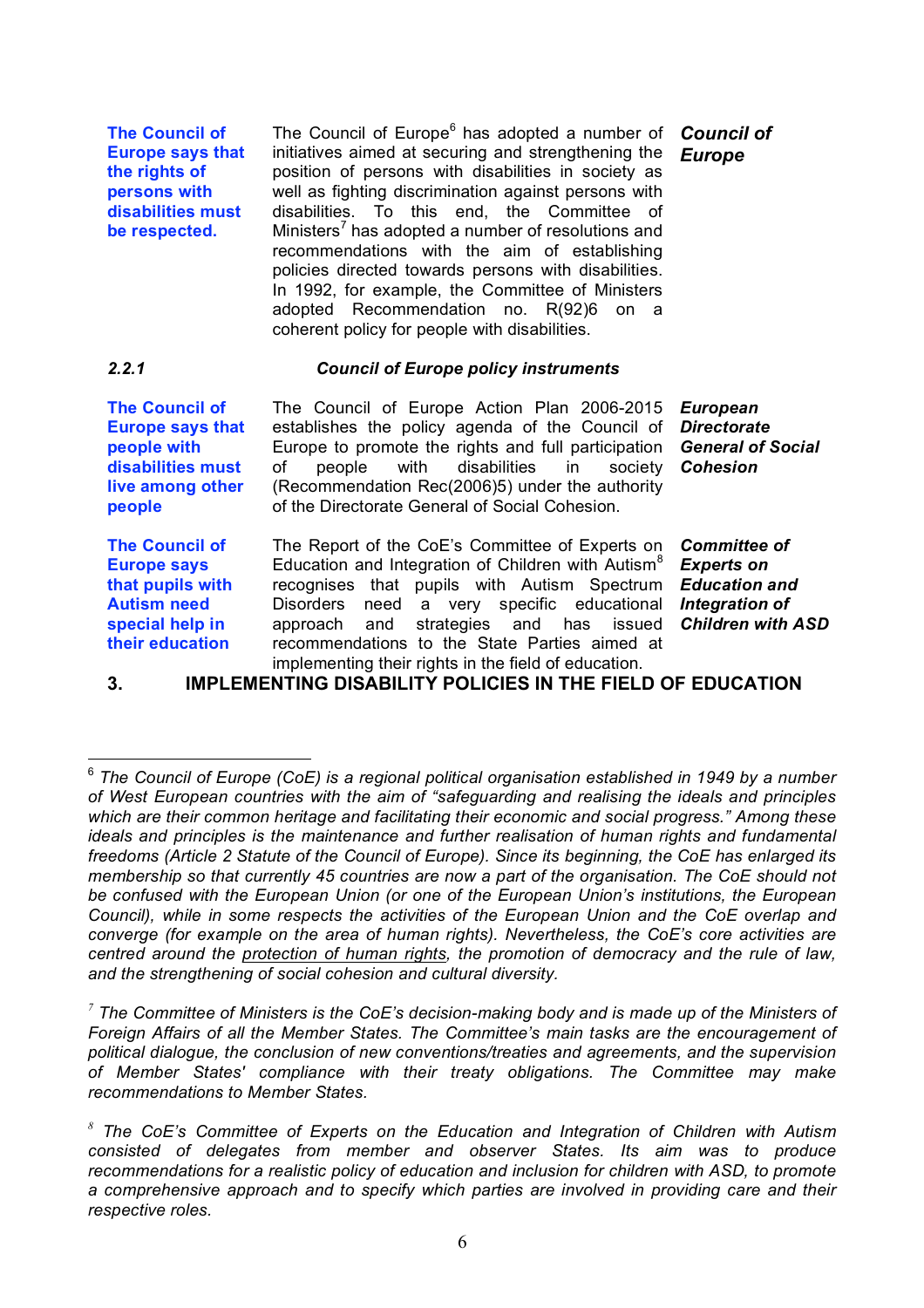## *3.1 Ensuring access to education*

**Pupils with disabilities have the right to study, just like all other pupils**

**Schools cannot refuse students with disabilities because their education is difficult and expensive**

School systems must be able to accept any pupil, whatever the degree of their learning impairment. The school system organisation cannot, in any event, restrict or violate any right of the person recognised by international and national sources.

Equal enrolment and access for all to the Education systems, regardless of the nature or severity of disability, should be guaranteed. The school system and/or schools should not be allowed to refuse education to pupils with severe learning impairments or complex dependency needs on the grounds of the nature or severity of their disability (because they are "uneducable") or because of a lack of resources (because the school is not equipped to deal with their educational needs).





# *3.2 Ensuring adequate support*

**Pupils with a severe disability need support to be able to learn**

Education can represent a challenge for children with severe learning disabilities if adapted support is not ensured**.** The right not to be discriminated against in the enjoyment of rights is also violated when persons whose situations are significantly different fail to be treated differently without an objective and reasonable justification. As a consequence, a child with severe disability must receive sufficient individualized attention on a daily basis so that educational objectives can be effectively implemented.

**Each pupil with a disability needs his/her own programme**

A user - centred educational approach should be adopted and implemented by means of Individual Education Plans (IEP) that are functional in achieving independence, dignity and

social participation, according to individual needs, motivation and potential.

**If the pupil does not make progress, his/her programme must be changed**

Assessment of a child's progress in meeting objectives should be used on an ongoing basis to further refine the IEP. A lack of objective documentary evidence of progress over a 3-month period should be taken to indicate a need to increase intensity by lowering student/teacher ratios, reformulating curricula, increasing programming time, or providing school staff with additional training and consultation.







### *3.3 Promoting inclusive education*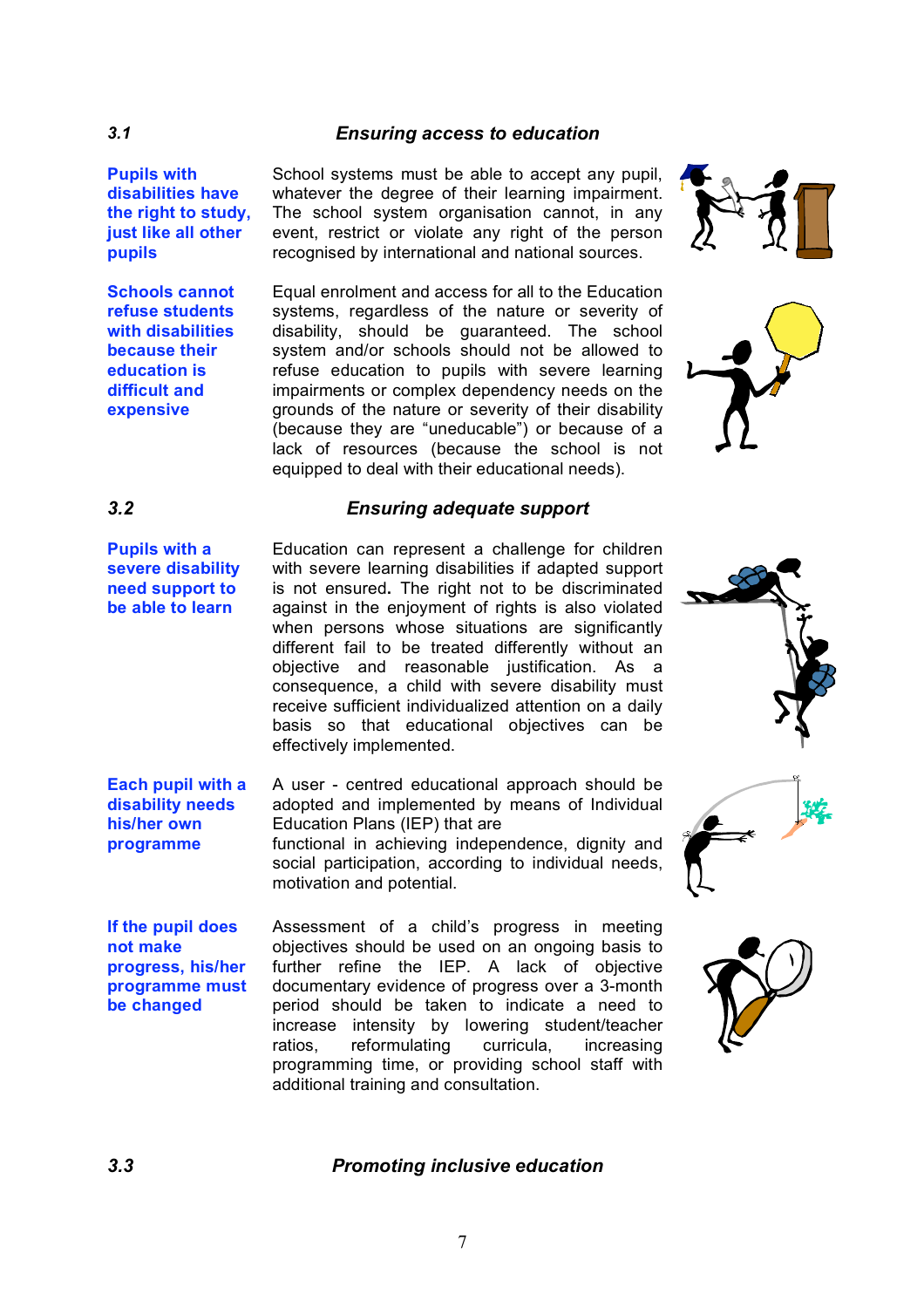**Inclusion occurs when a pupil with a disability is educated with other children**

Like all society, education should be inclusive. To the extent that this leads to the specified educational goals (e.g. peer interaction skills, independent participation in regular education), children should receive specialized education in inclusive settings in which ongoing interactions regularly occur with typically developing children.



**Inclusion of pupils with disabilities at school requires support**

Inclusion in the mainstream should be based on entitlement, not privilege, and should reflect the best interests and needs of each person. The policy of Inclusion should essentially ensure that appropriate learning or other positive experiences take place in as inclusive an environment as possible. It should never be used to deny support or access to education to any individual or to provide symbolic or token services which may give the illusion of provision whilst in reality denying opportunity.



### *3.4 Ensuring lifelong education*

**The right to education is for both children and adults.**

Any person with a disability shall receive multidisciplinary provision catering for his or her specific needs and difficulties. The age of the disabled person is irrelevant in relation to the right to education. Access to life-long education should be ensured on the same basis as anybody else's, from pre-school facilities to upper grade education and/or adapted facilities for adults.

**Adults with disabilities need education to get a job.**

After compulsory education, adults with disabilities should have access to regular upper secondary school when appropriate to their individual needs and ability, or to special courses aimed at enhancing and maintaining acquired individual skills and knowledge in functional areas and at providing vocational training.





# **4. IMPLEMENTING THE RIGHT TO EDUCATION FOR PERSONS WITH ASD**

*4.1 Learning impairments in autism*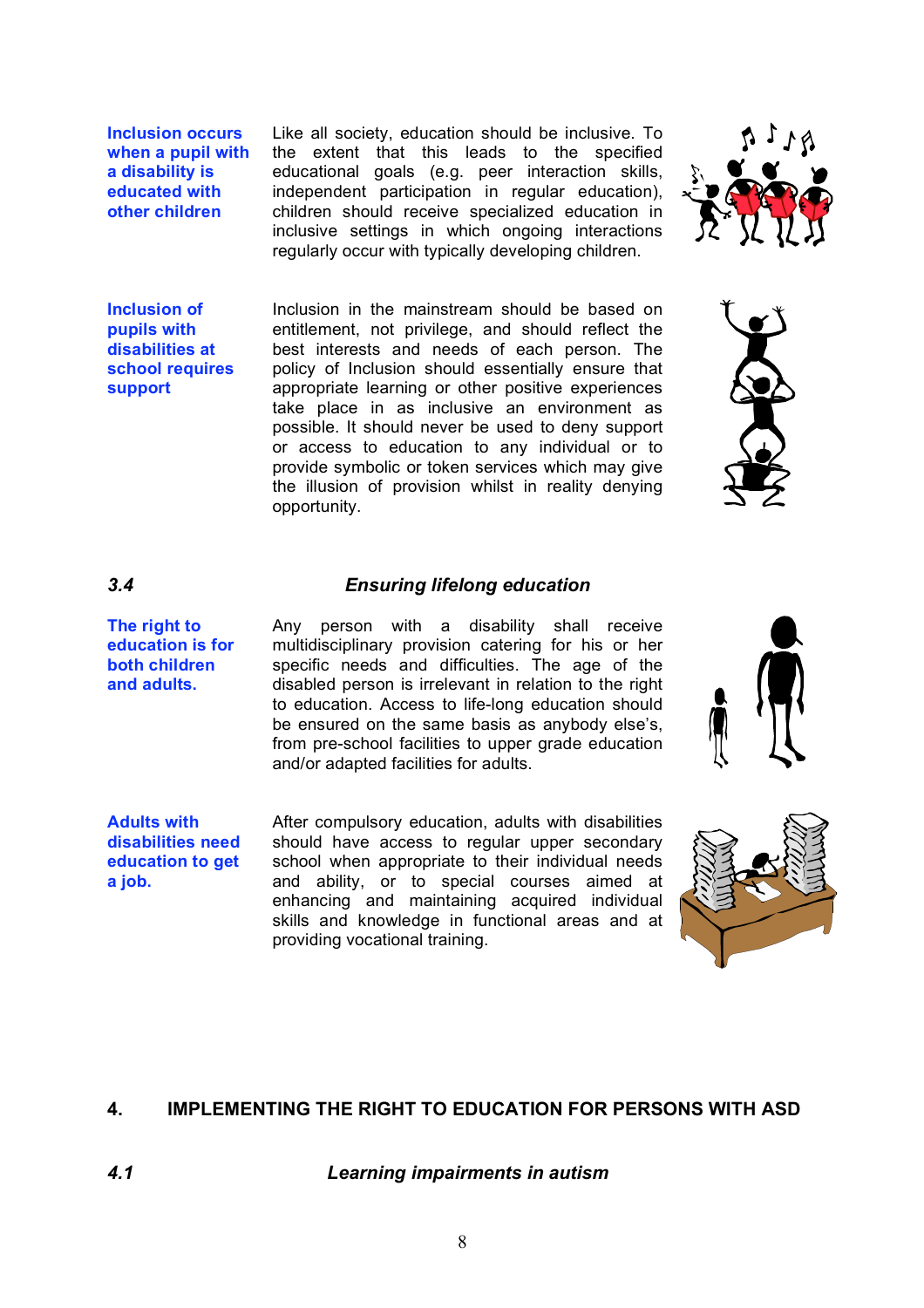**Education of pupils with autism requires knowledge of the characteristics of autism**

Autism is a developmental disorder, ranking from severe to moderate and featuring significant impairments in social interaction and communication. In most cases, Autism results in a significant lifelong learning disability. Autism is different from all other disabilities and its particular characteristics and learning style require very specific educational approaches.

## *4.2 Access to education for autism*

**education, the life of persons with autism and their families is hard** the impact that a lack of educational provision will have on groups with heightened vulnerabilities as well as on the other persons affected including, especially, their families, on whom the heaviest burden falls in the event of institutional shortcomings.

**Education helps people with autism to understand the world**

**Without** 

For people with autism, education represents a lot more than a basic right. Education is necessary to compensate for the great difficulties that people with autism have in extracting meaning from simple experiences, something most other people are capable of without specific educational support.

Skilled diagnosis and ongoing specialised assessment should be implemented in partnership with parents and health professionals in order to determine appropriate educational programmes. Individual education programmes must be available as early as possible in order to support the development of the person, their social inclusion

**Autism must be identified to begin education and help children with autism to be with others** 

**Persons with autism need support for all their lives.**

*4.3 Support to education for autism*

No person with autism should be deprived of the freedom to develop his or her own way of life in as independent a way as possible. The development of their unique potential depends more on the availability of suitable, proper, early and lifelong support than on the degree of individual impairment.

**Teachers of pupils with autism must have skills.** Equal opportunities to develop individual potential in every kind and level of education, regardless of the nature or severity of disability, should be ensured for pupils with ASD by means of researchsound educational strategies. Minimum standards should be defined in terms of teaching

and participation in the community.

# Public Authorities must be particularly mindful of







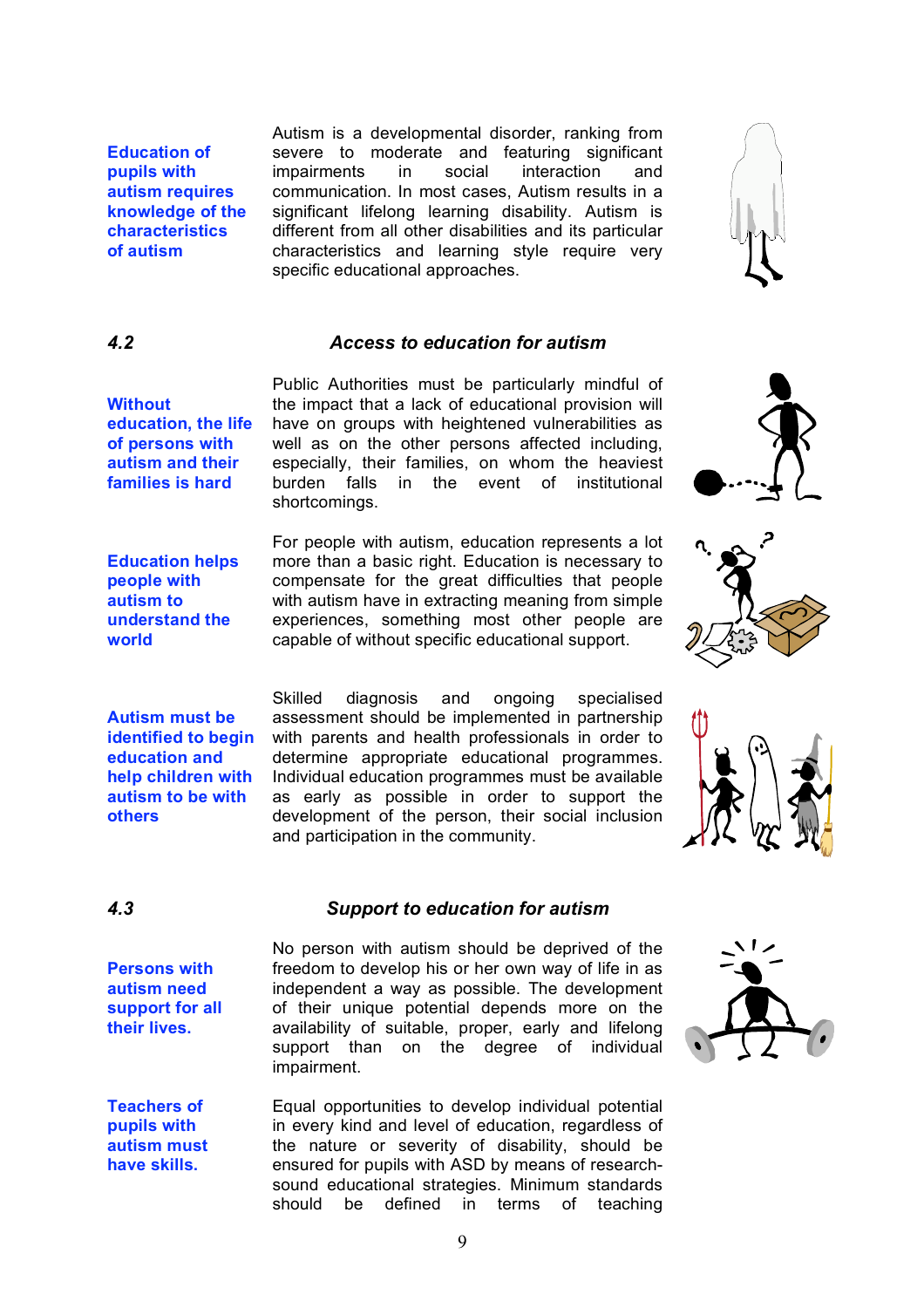qualifications for staff employed in educational settings for children with Autism Spectrum Disorders.



**The setting for the education of pupils with autism should be adapted**

Specialized educational support should be provided in order to implement an individually tailored educational plan (IEP), based on a set of individualized objectives. Whilst taking into account the needs of the individual child and his/her family, the child's schedule and educational environment, both in and out of the classroom, should be adapted as required in order to implement the IEP.



**The education programmes should fit the interests of the pupil and the wishes of his/her family.**

A specialized educational approach should engage the pupil in systematically planned, developmentally-appropriate educational activities, according to identified objectives. Wherever the educational activity takes place, the content of the activity should be determined on the basis of the child's best interest, motivation, strengths and needs and in keeping with both the characteristics of the child and the priorities of the family.



**Pupils with autism should be educated in schools for all.** Whilst Autism is a spectrum condition requiring a range of sophisticated individual responses, it is hoped that increasingly these responses will be found within the mainstream of provision.

**Adults with autism need support and education to get a job.**

Adults with Autism Spectrum Disorders should be eligible for appropriate support in continuous education and vocational training in terms of specific educational strategies, adapted educational settings, specialized teachers, individualized attention and job coaching, regardless of their level of severity or functioning.





# **5. STRATEGIC LITIGATIONS**

# *5.1 Individual complaints*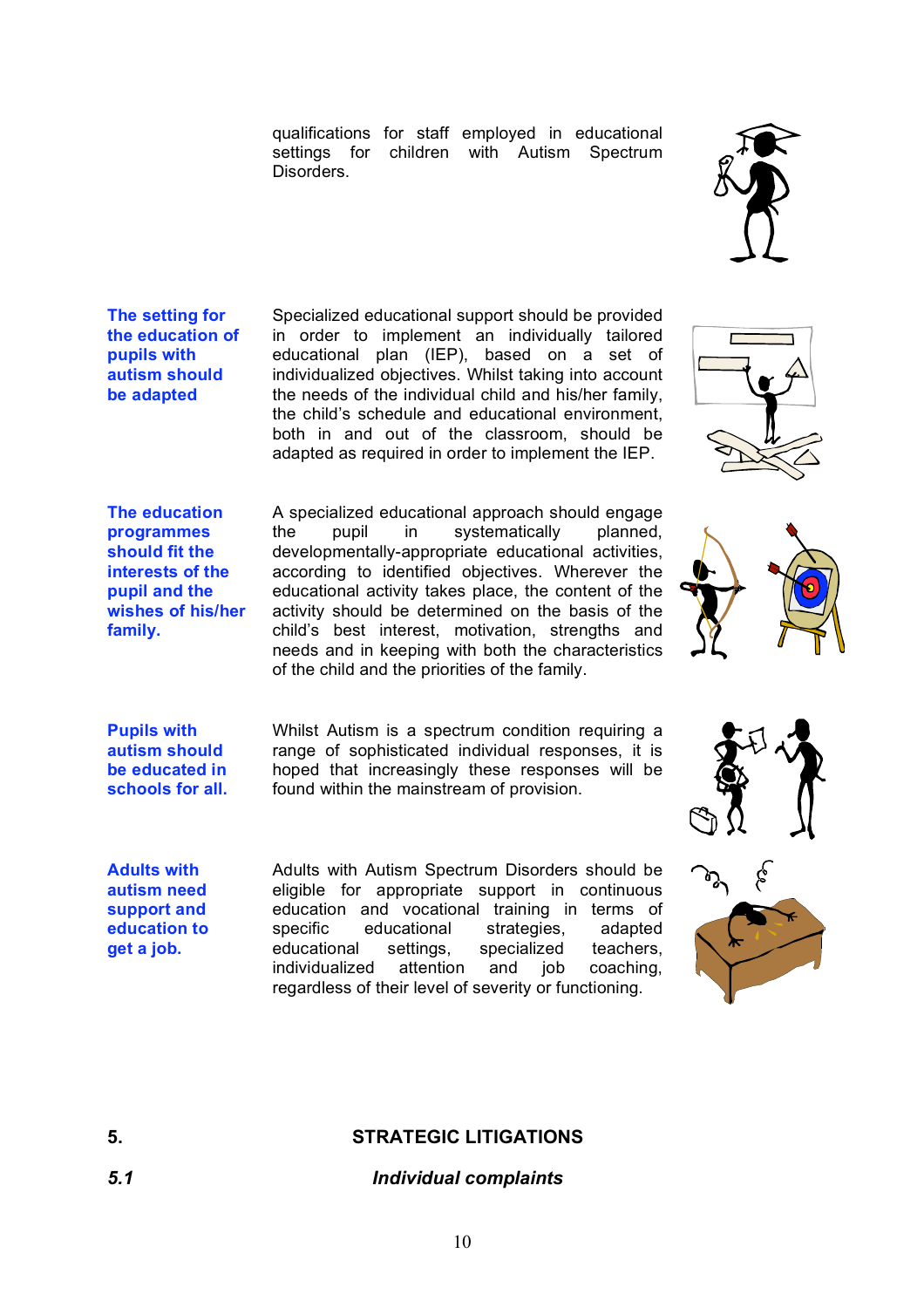**Many families of pupils with severe disabilities have asked for more support for their children to the Courts of Justice.**

Individual complaints can be lodged by persons with disabilities or their parents and representatives before the national courts of justice. Many families in EU countries have lodged petitions with the Public Administration in order to obtain the right to education for their disabled children. They claim the right to appropriate support at school and, in this respect, appeal to the inviolability of the right to education and training, to the full development of the child's personality as recognised by national and international normative texts. On these premises, they demand the adoption of suitable measures to quarantee the full enjoyment of their disabled children's rights on the grounds of National Legislation, the European Convention on Human Rights, Article 14, and the European Social Charter, Articles 15, 17 and E.

**Lack of support to pupils with disabilities causes damage to the child and family.**

On the basis of existing rules and regulations, the presiding judges issue ordinances of allocation or reinstatement of adequate teaching support as claimed by the petitioners, whilst observing that not only damage to the physical and mental integrity of the person but also damage caused by lesion of an inalienable and fundamental human right fall within the concept of damage to the person. Withdrawal of the adequate educational support to the disabled child does not encourage teaching or learning. It unjustifiably jeopardises a fundamental right of the person to an education, to inclusion and to the development of his/her personality as guaranteed by the national and international legislation and causes serious and irreparable damage to the child and his/her family, whose moral and economic efforts are totally thwarted.

**Support cannot be denied to any student because of its cost.**

**to education**

The justification adopted by schools and Public Authorities concerning the insufficiency of available financial resources or the current support needs of other pupils are irrelevant in the face of inviolable subjective rights. Eventual financial claims invoked by the Authorities cannot, in any event, justify the restriction of the right to education.

**All persons of all ages have a right**  The fact that the disabled child attends the kindergarten or upper secondary school, which are not included within compulsory education, is deemed entirely irrelevant in relation to the right to education.









## *5.2 Collective Complaints*

**Only some organisations can** The collective complaints mechanism was introduced in 1995 through an additional protocol to *European Social*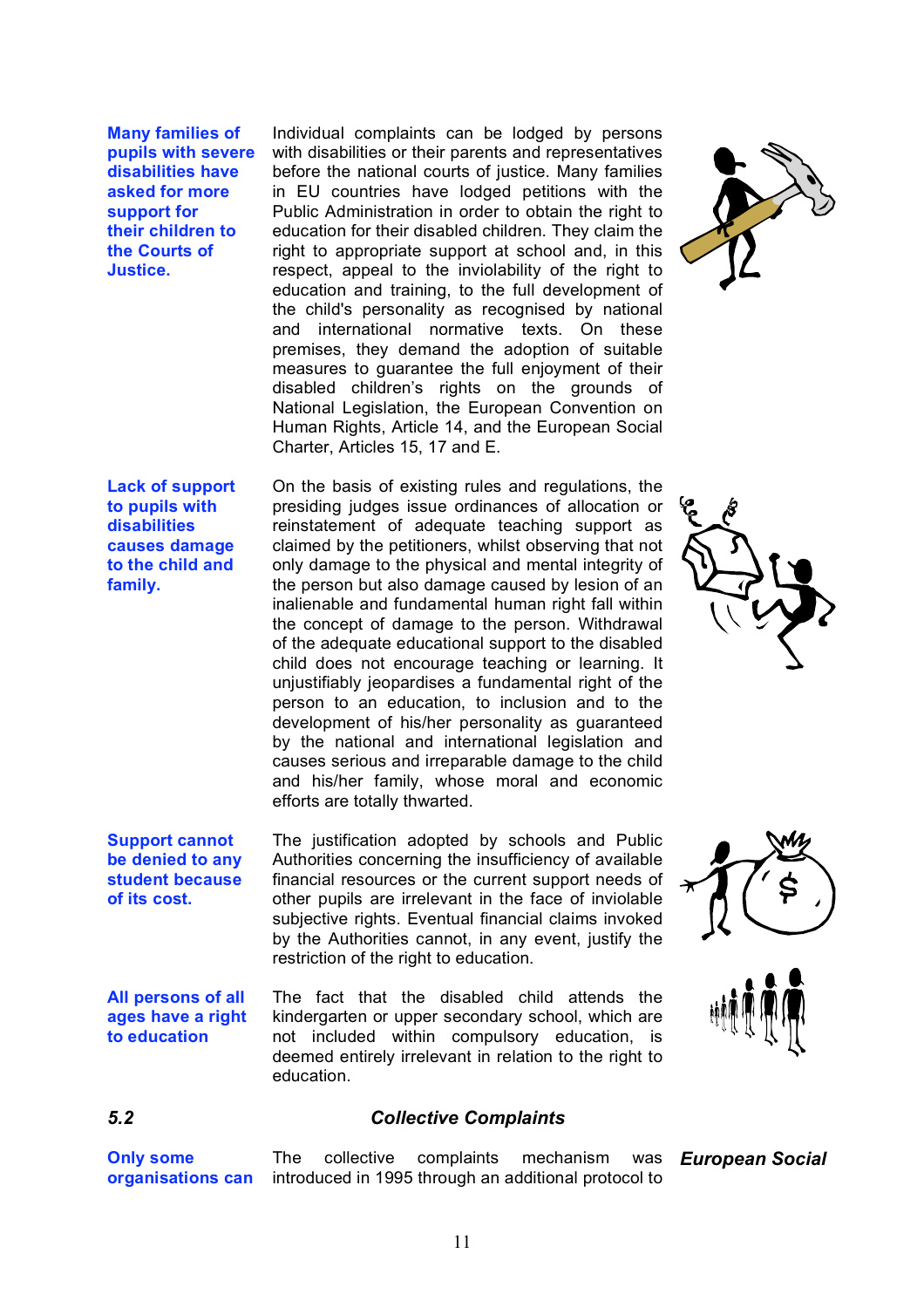**make collective complaints. People cannot make them for themselves.**

 $\overline{a}$ 

the European Social Charter. It is a recent, direct *Charter* and efficient procedure.

Collective complaints must have a collective scope and may be lodged with the European Committee of Social Rights*<sup>9</sup>* of the Council of Europe. The CSR issues a judicial decision that is transmitted to the Committee of Ministers<sup>10</sup>, which issues a policy statement.

Only certain organisations are allowed to file (or make) such complaints. These include a number of trade unions and NGOs that:

- are International non-governmental organisations with participatory status
- have been recognised as being an observer (observer status) at the meetings of the Council of Europe
- have particular competence in respect to matters that are the object of the complaint.

National organisations can file collective complaints only in the case of a declaration by the State. Until now, only Finland has made this declaration

*<sup>9</sup> The European Committee of Social Rights is a body composed of independent experts that examines reports submitted by States that have accepted to be bound by the ESC. The Committee decides whether or not the situations in the countries concerned are in conformity with the Charter. Its decisions, known as "conclusions", are published every year. Additionally, under the collective complaints procedure, the European Committee of Social Rights may receive collective complaints from organisations (not individuals) that have been recognized to make such complaints. In both cases the Committee concludes whether or not a State has complied with the Charter.*

*<sup>10</sup> The Committee of Ministers is the CoE's decision-making body and is made up of the Ministers of Foreign Affairs of all the Member States. The Committee's main tasks are the encouragement of political dialogue, the conclusion of new conventions/treaties and agreements, and the supervision of Member States' compliance with their treaty obligations. The Committee may make recommendations to Member States. Additionally, the Committee is responsible for ensuring that judgments of the European Court of Human Rights are enforced and the conclusions of the European Committee for Social Rights are acted upon by adopting resolutions and/or recommendations.*

*On the basis of the conclusions of the European Committee of Social Rights, the Committee of Ministers adopts resolutions. If a violation is found by the European Committee of Social Rights, the Committee of Ministers issues a recommendation to the violating State. The State then has to provide information on the measures taken to comply with the recommendation.*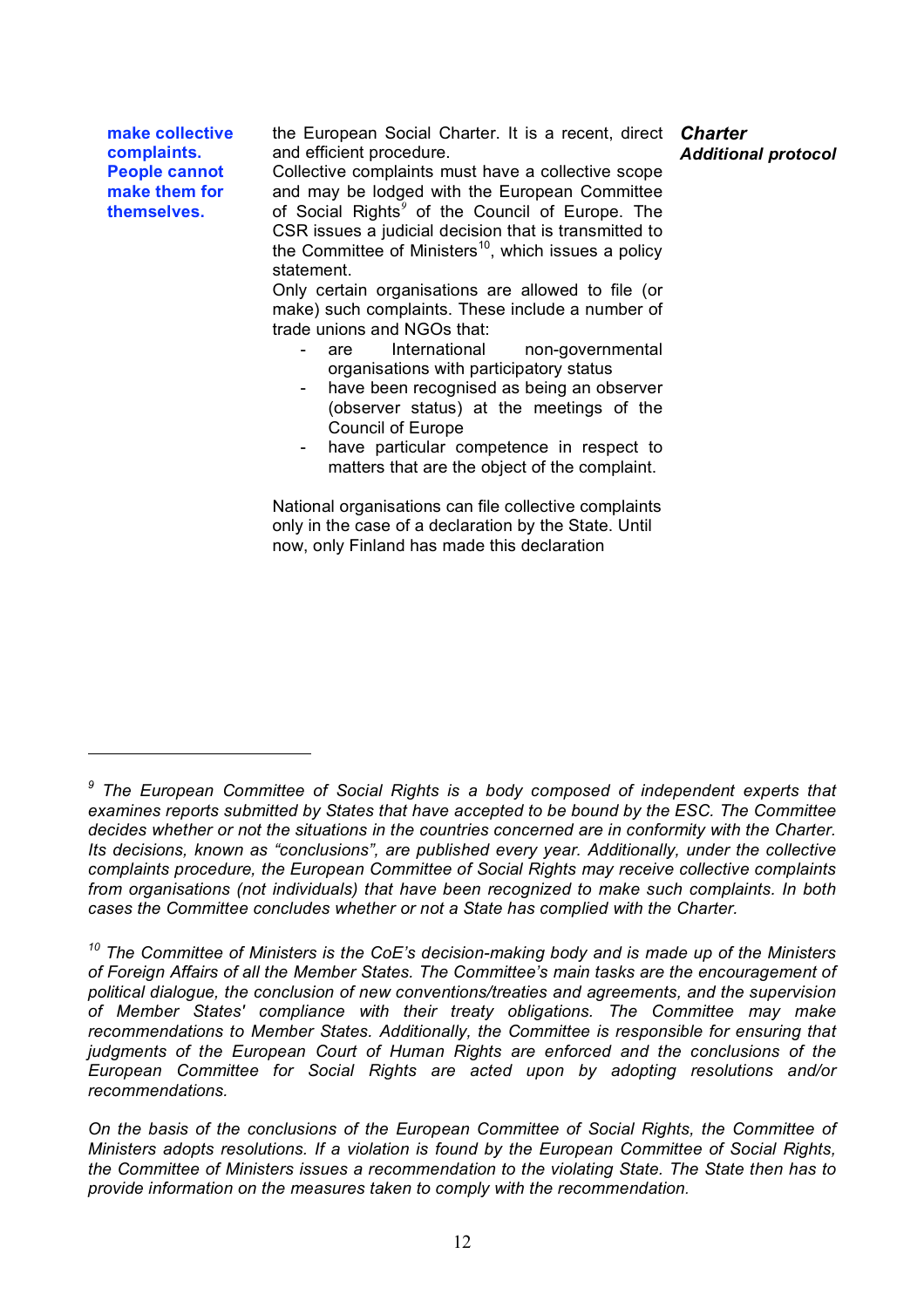## *5.2.1 Autism Europe's Collective Complaint*

**Autism Europe defended the right to education of people with autism in France**

In 2002, Autism Europe, an organisation that has the required observer status, submitted a collective complaint to the European Committee of Social Rights on the ground of Articles 15, 17 and E of the European Social Charter, dealing with insufficient educational provision for persons with autism in France. The complaint was declared admissible and in 2003 the European Committee heard the complaint.

**Many people with autism in France do not have education** According to Autism Europe, France failed to satisfactorily apply its obligations under the Revised ESC with regard to the right to education of children and adults with autism. In this respect, Autism Europe argued that France did not provide sufficient education opportunities, facilities and services of an adequate standard or quality to children and adults with autism. Additionally, Autism Europe claimed that France discriminated against children and adults with autism because France did not manage to ensure that children and adults with autism enjoyed the right to education in the same way that all other children and adults did. This lack of action by the French government also resulted in discrimination because children and adults with autism did not enjoy the same level of education as other people.

## **5.2.2** *The Decision of the ECSC*

**France is guilty because it does not provide education to persons with autism.**

*The* European Committee of Social Rights concluded by 11 votes to 2 that the situation in France constituted a violation of Articles 15§1 and 17§1, whether alone or read in combination with Article E of the revised European Social Charter because:

- the proportion of children with autism being educated in either general or specialist schools in France is much lower than in the case of other children, whether or not disabled
- there is a chronic shortage of care and support facilities for autistic adults.

### *Autism Europe, Brussels 2006*



*The contents of these pages do not necessarily reflect the position or views of the European Commission*







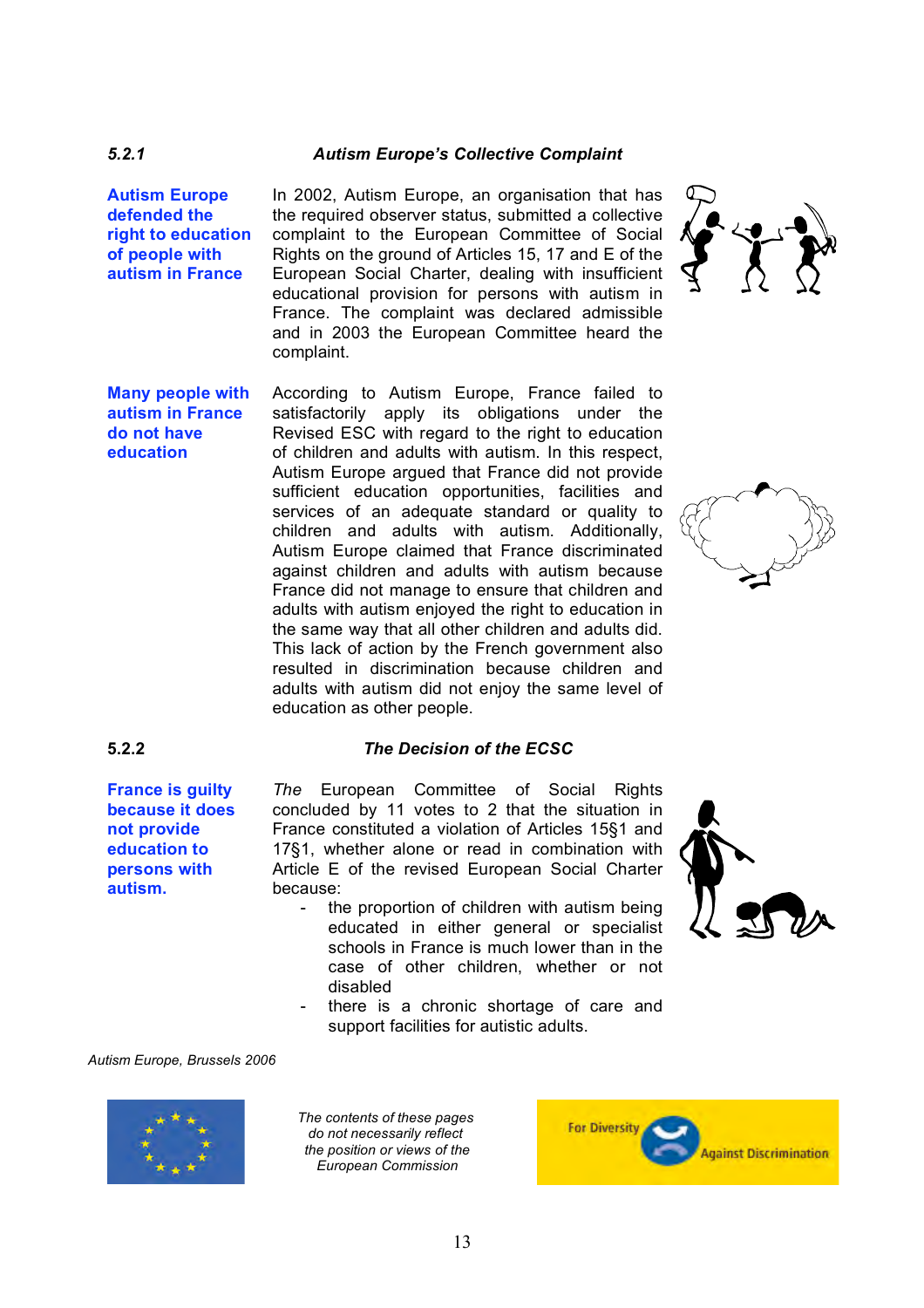### **AUTISM**

Autism is a complex lifelong disability, due to multiple medical causes, interfering with the normal development and functioning of the brain, sometimes identifiable in very early childhood. Although the exact mechanisms involved in the neurological dysfunction are not yet clear, autism deeply affects the way the person communicates and relates with his or her environment.

Despite initial beliefs to the contrary, autism is not a rare condition. We know that, if the whole spectrum of autistic disorders is considered, the disability can affect 6:1000 of the population.

Autism can affect any family, regardless of ethnic or social class, and it is four times more frequent in males than in females. Often, but not always, autism is combined with other disabilities, especially general learning difficulties of varying degrees, as well as behavioural problems.

Persons with autism can really improve if early diagnosis is followed by personalised specialised education and treatment but the vast majority of them, and their families, need intensive and sustained support throughout their lives to fulfil their potential and make the difficult task of living with autism easier.

In spite of the availability of good models of service delivery, most persons affected by autism do not have access to them nor are they able to benefit from scientific, medical, educational and social progress made during the last decades in reference to this condition. This deprivation generates much suffering and additional difficulties, and constitutes a form of discrimination which Autism-Europe is strongly committed to fight against.

### **AUTISM-EUROPE a.i.s.b.l.**

Autism-Europe ensures effective liaison between approximately 85 member associations of parents of persons with autism in 31 European countries, including 20 Member States of the European Union, governments and European and international institutions.

Autism-Europe plays a key role in raising public awareness, and in influencing the European decision-makers on all issues relating to autism, including the promotion of rights of people with autism and other disabilities involving complex dependency needs:

### **•** *through its publications:*

• "LINK" MAGAZINE published and circulated in English, French and Portuguese

• CHARTER FOR PERSONS WITH AUTISM formally adopted by the European Parliament as a Written Declaration (May 1996)

• CODE OF GOOD PRACTICE on the prevention of violence against persons with autism

• DESCRIPTION OF AUTISM drafted by an international team of experts

• POSITION PAPERS on health, ageing, inclusion, education and family needs

• AWARENESS LEAFLET

### **•** *by organising events and actions at European level:*

• An international Congress in Europe every three/four years

• Awareness campaigns

**•** *by promoting actions and initiatives (client oriented service delivery, scientific research, etc.) aimed to improve the quality of life of persons with autism and their families.*



Autism-Europe a.i.s.b.l. Rue Montoyer 39 bte 11 • 1000 Brussels • BELGIUM Tel.: + 32(0) 2.675.75.05 •Fax: + 32(0) 2.675.72.70 Email: secretariat@autismeurope.org Web site: www.autismeurope.org